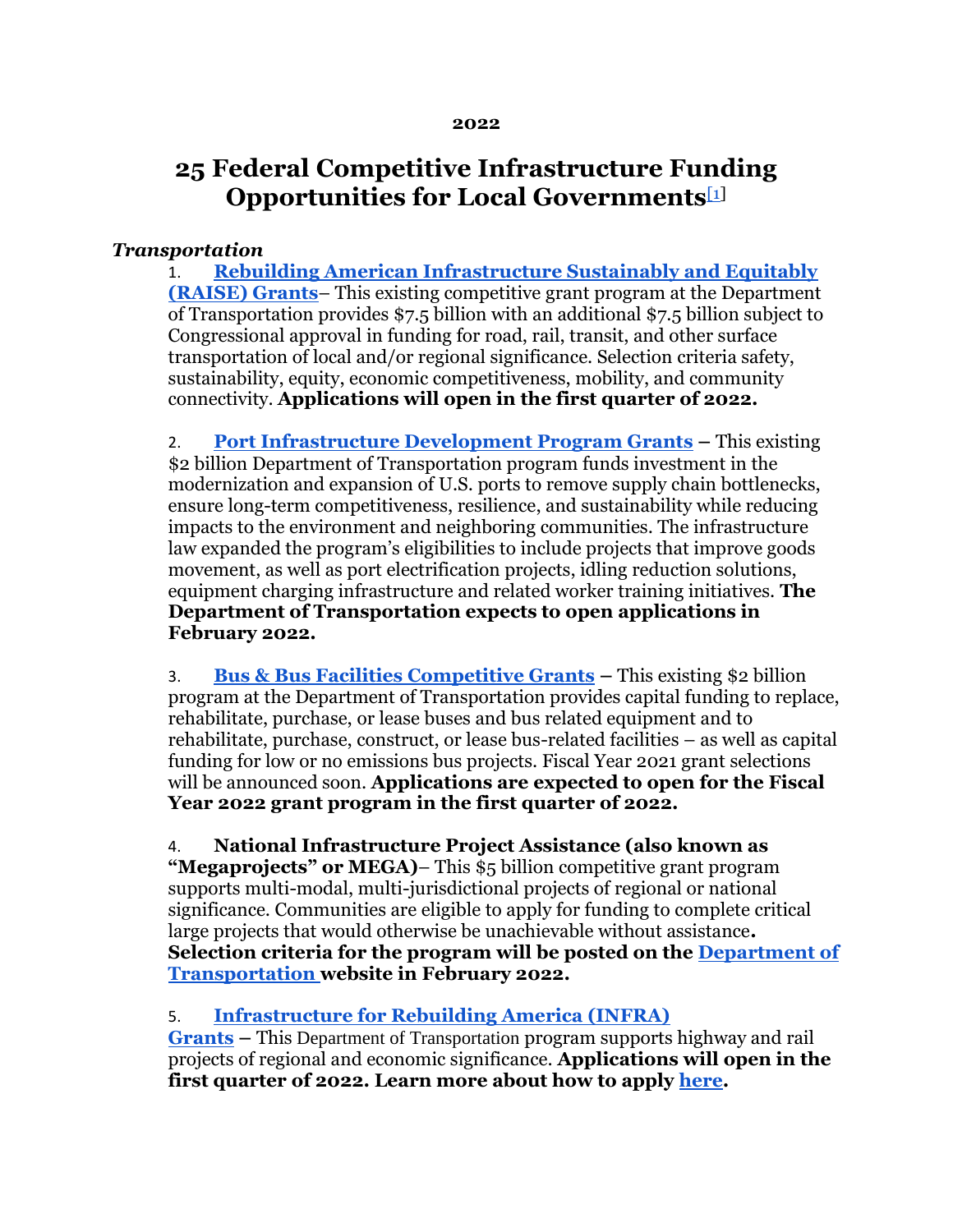6. **Safe Streets and Roads for All –** This new \$5 billion competitive grant program at the Department of Transportation will provide funding directly to and exclusively for local governments to support their efforts to advance "vision zero" plans and other complete street improvements to reduce crashes and fatalities, especially for cyclists and pedestrians. **Applications are expected to open in May 2022.**

7. **Charging and Fueling Infrastructure Grants** – In addition to the \$5 billion formula program distributed to states, this \$2.5 billion discretionary grant program at the Department of Transportation will fund the strategic deployment of publicly accessible electric vehicle charging infrastructure, as well as hydrogen, propane, and natural gas fueling infrastructure, along designated alternative fuel corridors and in communities. **The Department is seeking comments on program design by January 28th [here,](https://urldefense.com/v3/__https:/www.federalregister.gov/documents/2021/11/29/2021-25868/development-of-guidance-for-electric-vehicle-charging-infrastructure-deployment__;!!Bg5easoyC-OII2vlEqY8mTBrtW-N4OJKAQ!be4DXMYzvLH3sjCVwFAdkD-0Q2HF9WcucTBJs4nGd4r13iw-oiZB8R_uOp27pCPRQJgjPqzDa5c$) and after January 28th [here.](https://urldefense.com/v3/__https:/www.federalregister.gov/documents/2021/12/01/2021-26145/infrastructure-and-investment-jobs-act-request-for-information__;!!Bg5easoyC-OII2vlEqY8mTBrtW-N4OJKAQ!be4DXMYzvLH3sjCVwFAdkD-0Q2HF9WcucTBJs4nGd4r13iw-oiZB8R_uOp27pCPRQJgj7OAno10$)**

8. **Clean School Bus Program** – This new \$5 billion competitive grant program at the Environmental Protection Agency (EPA) will provide funding to replace existing school buses with low- or zero-emission school buses. **Applications for funding will be made available [here](https://urldefense.com/v3/__https:/www.epa.gov/cleanschoolbus__;!!Bg5easoyC-OII2vlEqY8mTBrtW-N4OJKAQ!be4DXMYzvLH3sjCVwFAdkD-0Q2HF9WcucTBJs4nGd4r13iw-oiZB8R_uOp27pCPRQJgjtvw06lM$) later this spring**.

9. **Reconnecting Communities** – The Bipartisan Infrastructure Law creates a first-ever \$1 billion program at the Department of Transportation to reconnect communities divided by transportation infrastructure – particularly historically disadvantaged communities too often nearly destroyed or cut in half by a highway. This new competitive program will provide dedicated funding to state, local, metropolitan planning organizations, and tribal governments for planning, design, demolition, and reconstruction of street grids, parks, or other infrastructure to address these legacy impacts. **Applications will open in the second quarter of 2022.**

10. **Rural Surface Transportation Grant -** This new \$2 billion competitive grant program at the Department of Transportation will improve and expand surface transportation infrastructure in rural areas, increasing connectivity, improving safety and reliability of the movement of people and freight, and generate regional economic growth. This amount includes specific set asides for small projects (\$200 million), rural roadway lane departure improvements (\$300 million), and the Appalachian Development Highway System (\$500 million). **Applications will open in the first quarter of 2022.**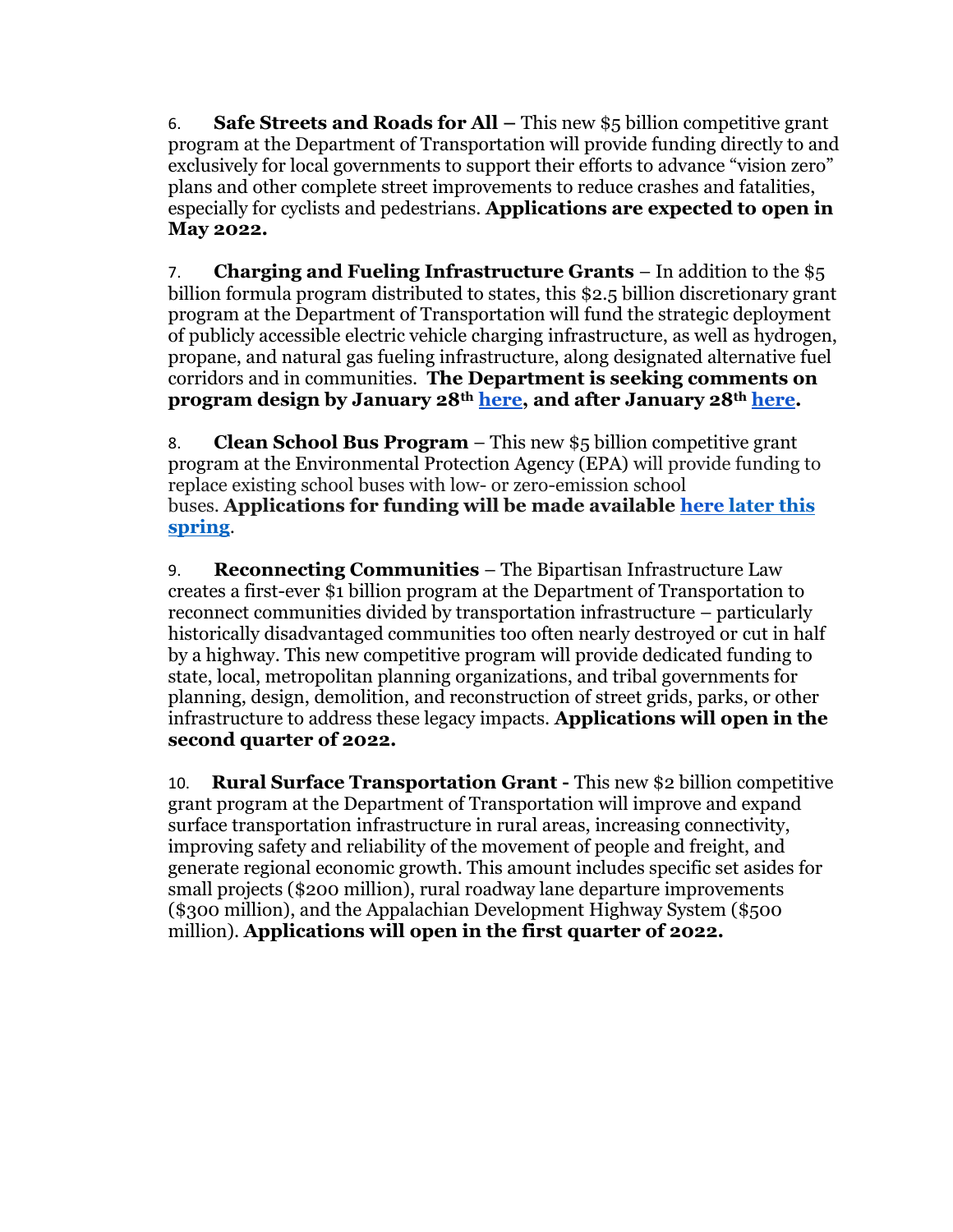## *Climate, Energy & Environment*

**1. [Building Resilient Infrastructure and Communities Program](https://urldefense.com/v3/__https:/www.fema.gov/grants/mitigation/building-resilient-infrastructure-communities*:*:text=Building*20Resilient*20Infrastructure*20and*20Communities*20(BRIC)*20will*20support*20states*2C,from*20disasters*20and*20natural*20hazards.__;I34lJSUlJSUlJSUlJSUl!!Bg5easoyC-OII2vlEqY8mTBrtW-N4OJKAQ!be4DXMYzvLH3sjCVwFAdkD-0Q2HF9WcucTBJs4nGd4r13iw-oiZB8R_uOp27pCPRQJgjV_LTxLA$)** – This existing Federal Emergency Management Agency (FEMA) program will distribute \$1 billion to support communities undertaking hazard mitigation projects to reduce the risks they face from disasters and other natural hazards. FY21 applications are open until January 28th, 2022 and hundreds of millions of dollars in funding remains available. Communities will apply as sub-applicants under their states. **Applications for FY22 are expected to open no later than September 30th, 2022.**

**2. [Flood Mitigation Assistance](https://urldefense.com/v3/__https:/www.fema.gov/grants/mitigation/floods__;!!Bg5easoyC-OII2vlEqY8mTBrtW-N4OJKAQ!be4DXMYzvLH3sjCVwFAdkD-0Q2HF9WcucTBJs4nGd4r13iw-oiZB8R_uOp27pCPRQJgjJzC02mI$)** – \$3.5 billion from this existing FEMA program can be used for projects that reduce or eliminate the risk of repetitive flood damage to buildings insured by the [National Flood Insurance](https://urldefense.com/v3/__https:/www.fema.gov/flood-insurance__;!!Bg5easoyC-OII2vlEqY8mTBrtW-N4OJKAQ!be4DXMYzvLH3sjCVwFAdkD-0Q2HF9WcucTBJs4nGd4r13iw-oiZB8R_uOp27pCPRQJgjwmKU3_E$)  [Program.](https://urldefense.com/v3/__https:/www.fema.gov/flood-insurance__;!!Bg5easoyC-OII2vlEqY8mTBrtW-N4OJKAQ!be4DXMYzvLH3sjCVwFAdkD-0Q2HF9WcucTBJs4nGd4r13iw-oiZB8R_uOp27pCPRQJgjwmKU3_E$) FY21 applications are open until January 28th, 2022. Communities will apply as sub-applicants under their states. **Applications for FY22 are expected to open no later than September 30th, 2022.**

**3. [Brownfields Remediation Program](https://urldefense.com/v3/__https:/www.epa.gov/brownfields__;!!Bg5easoyC-OII2vlEqY8mTBrtW-N4OJKAQ!be4DXMYzvLH3sjCVwFAdkD-0Q2HF9WcucTBJs4nGd4r13iw-oiZB8R_uOp27pCPRQJgjReln4tc$)** – This existing EPA program will provide \$1.2 billion in grants and technical assistants to communities to assess and safely clean-up contaminated properties and offer job training programs. Communities are currently able to request funding for Targeted Brownfields Assessments through their regional EPA office. **Additional competitive funding opportunities will be announced this spring.**

## **4. [Energy Efficiency and Conservation Block Grants](https://urldefense.com/v3/__https:/www.energy.gov/eere/wipo/energy-efficiency-and-conservation-block-grant-program__;!!Bg5easoyC-OII2vlEqY8mTBrtW-N4OJKAQ!be4DXMYzvLH3sjCVwFAdkD-0Q2HF9WcucTBJs4nGd4r13iw-oiZB8R_uOp27pCPRQJgjiRX0QKc$)** – This

Department of Energy block grant program will provide \$550 million to states, local governments, and tribes for projects that reduce energy use, increase energy efficiency, and cut pollution. **The first funding opportunity is expected for release in the Fall of 2022.**

**5. Grants for Energy Efficiency and Renewable Energy Improvements in Schools** – This new Department of Energy Program will provide \$500 million for local government education agencies and nonprofit partners to make energy efficiency, renewable energy, and clean vehicle upgrades and improvements at public schools. **The opportunity to apply for funding is expected to be open in the Fall of 2022.**

**6. Energy Improvement in Rural or Remote Areas –** This new Department of Energy program will provide \$1 billion to entities in rural or remote areas (defined as cities, towns, or unincorporated areas with fewer than 10,000 inhabitants) to increase environmental protection from the impacts of energy use and improve resilience, reliability, safety, and availability of energy. **Applications for funding are expected to be open in the Fall of 2022.**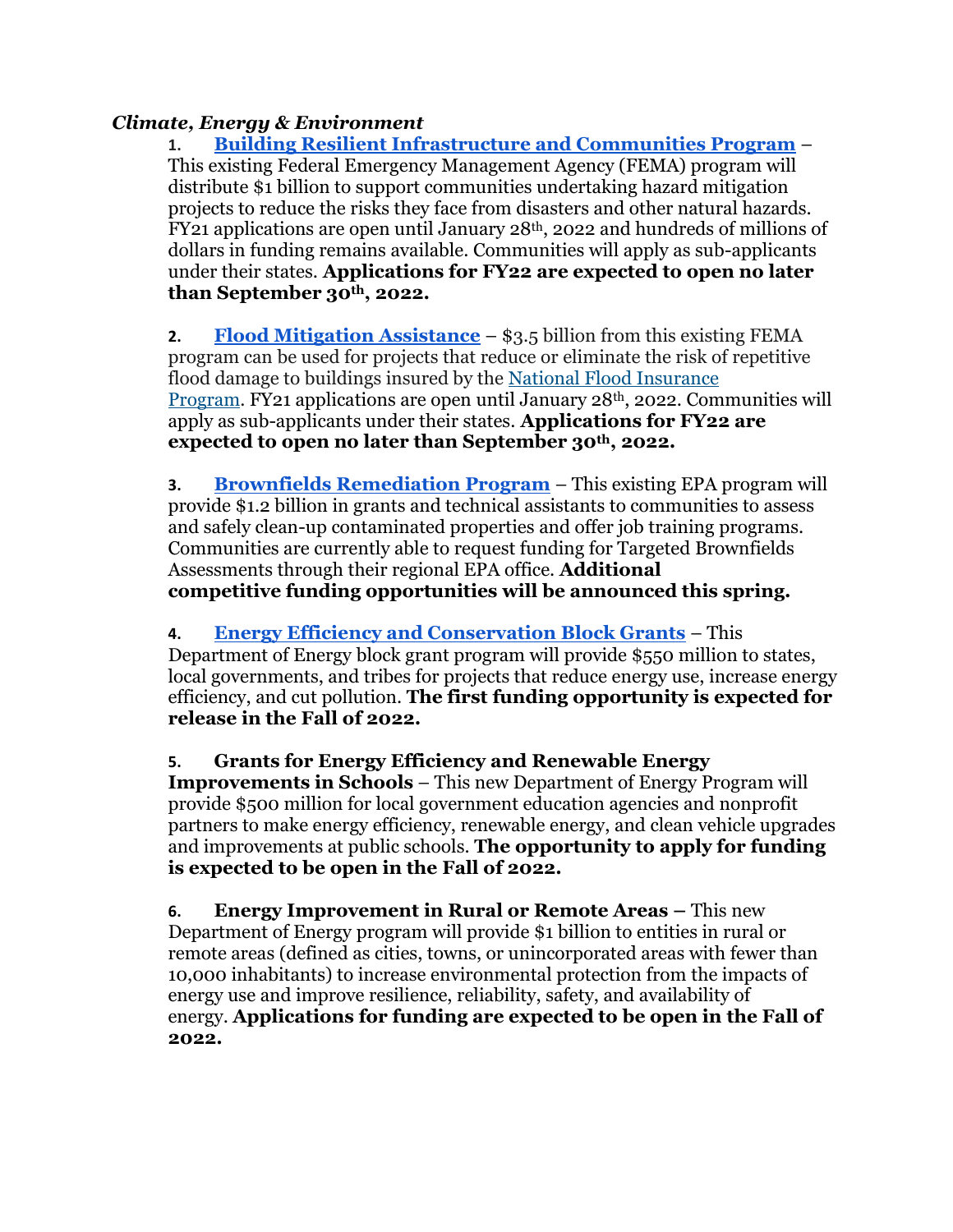**7. Grants for Energy Efficiency and Resilience Code Adoption** – This Department of Energy program will provide \$225 million to state energy agencies, in partnership with local building code agencies, codes and standards developers, utilities, and other entities, to enable sustained, cost-effective implementation of updated building energy codes to save customers money on their energy bills. **Applications for funding are expected to be open by the end of 2022.**

**8. Regional Clean Hydrogen Hubs** – This new Department of Energy program will provide \$8 billion to support the development of at least four regional clean hydrogen hubs to improve clean hydrogen production, processing, delivery, storage, and end use. **Applications for funding will open in the Summer of 2022.**

**9. Community Wildfire Defense Grant Program** – This new \$1 billion program at the Department of Agriculture will provide grants to communities at risk from wildfire to develop or revise their community wildfire protection plans and carry out projects described within those plans. It will include a mix of formula and competitive funds. **Applications are expected to open early in 2023.**

## *Broadband, Cyber, and Other Programs*

- 1. **[ReConnect Program](https://urldefense.com/v3/__https:/www.usda.gov/reconnect__;!!Bg5easoyC-OII2vlEqY8mTBrtW-N4OJKAQ!be4DXMYzvLH3sjCVwFAdkD-0Q2HF9WcucTBJs4nGd4r13iw-oiZB8R_uOp27pCPRQJgjR6Z_mHw$)** This existing Department of Agriculture program will provide almost \$2 billion in loans and grants for projects that provide broadband in rural areas. **Applications will likely open in the 3rd quarter of 2022 (and towns in rural areas can apply to the current \$1.15B in loans and grant funding, application deadline: February 22, 2022).**
- 2. **Middle Mile Grants Program** This new \$1 billion program at the Department of Commerce provides grants for the construction, improvement or acquisition of middle mile broadband infrastructure. **Applications will likely open during the second quarter of 2022.**
- 3. **State and Local Cybersecurity Grant Program –** This new \$1 billion program at the Department of Homeland Security makes available federal funds to state, local, and tribal governments to address cybersecurity risks and cybersecurity threats to information systems that they own or operate. **Applications will likely open during the third quarter of 2022.**
- 4. **Smart Grid Investment Grant Program and Energy Sector Operational Support For Cyber Resilience Program** – These two Department of Energy programs will provide \$3 billion and \$50 million, respectively, for electric utilities, including municipal and co-operative utilities, to modernize the electricity grid and increase resilience to cybersecurity threats. **Applications for the Smart Grid program are expected to be open by the end of 2022, and applications for the Cyber Resilience program are expected to be open in the Summer of 2022.**